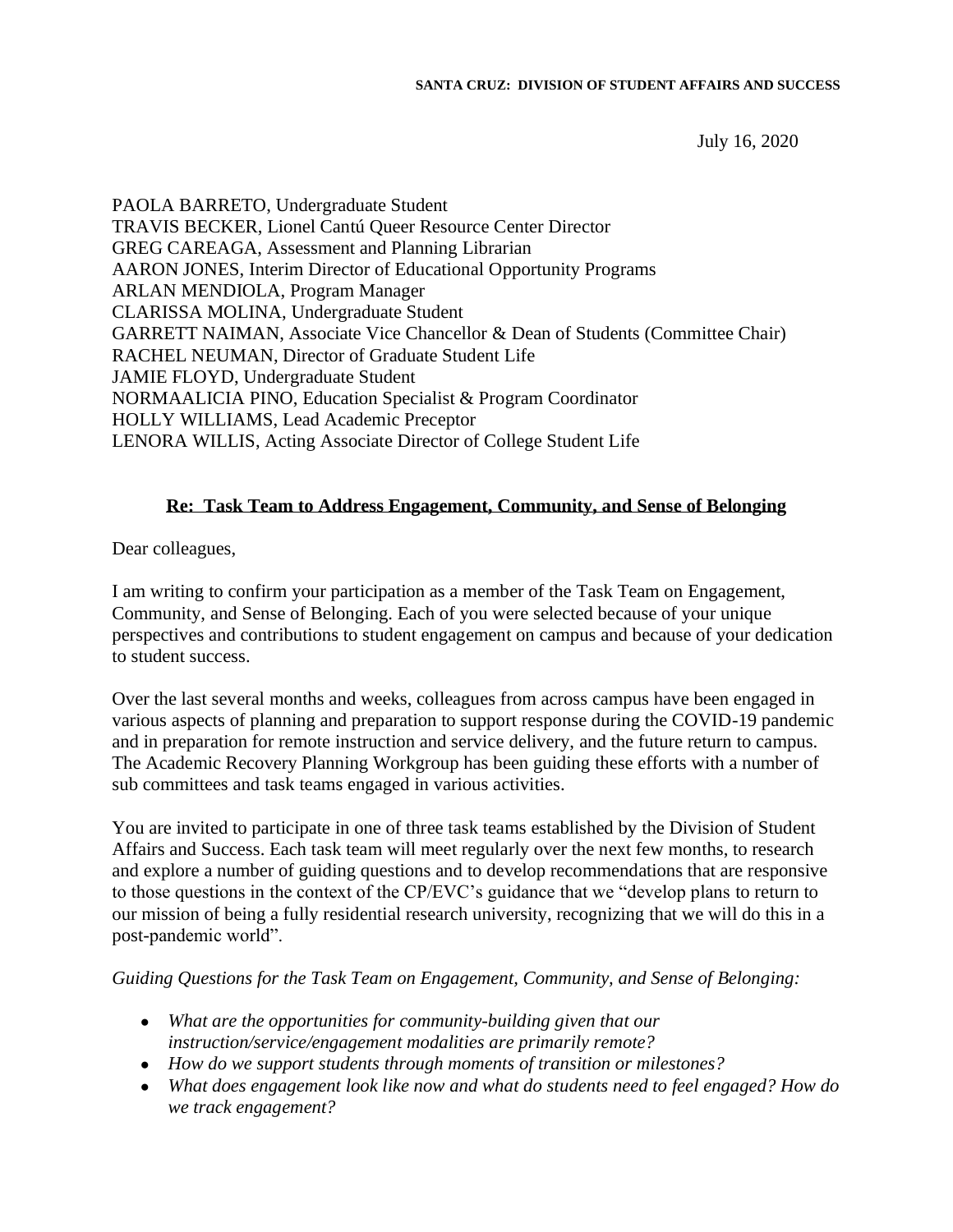- In terms of creating an equitable and ethical community of safety, how can we help *ensure that students do not feel disparate treatment in terms of policies and protocols that are established related to access to buildings, wearing PPE, etc.?*
- *What impacts on students do we anticipate as we return to more in-person learning and service delivery? What will students need?*
- *What impacts of COVID-19 and remote operations negatively impact equity of student success outcomes, and how do we address those?*
- *Each task team will work in collaboration with the Fostering Care and Community campus workgroup to produce a 90-minute workshop. The project lead will provide more details.*

## Deliverables and Timeline:

Task team leaders will coordinate with Lucy Rojas, the project manager for this process, to share the progress that the task teams are making and to share options and recommendations as they emerge (to assist with the socialization and implementation process). Each task team is asked to update the project manager regularly with findings and recommendations, with an initial set of options and recommendations made no later than Friday, August 28th. The work of the task teams will continue into fall quarter with adjustments made to timeline and outcomes to be based on actual circumstances.

In terms of deliverables, please consider developing ideas, options, and recommended actions that can be implemented by a variety of services and units. For example, in response to the guiding question: *In terms of creating an equitable and ethical community of safety, how can we help ensure that students do not feel disparate treatment in terms of policies and protocols that are established related to access to buildings, wearing PPE, etc.?* The task team may:

- Recommend and draft a values statement supporting the fair and equitable implementation of requirements to wear facial coverings.
- Develop a script/sample conversation starters to initiate interactions about wearing facial coverings that are non-confrontational.

We will launch the three task teams all together on Wednesday, July 22, 2020 at 1:00 pm. You will receive a calendar invite shortly. We look forward to seeing you.

Please contact me or task team leader Garrett Naiman should you have any questions.

Thank you in advance for your participation and service. I know your time is valuable and I deeply appreciate you lending some of it to this important process.

Appreciatively,

Jennyer Bazile

Jennifer Baszile Interim Vice Chancellor Division of Student Affairs and Success